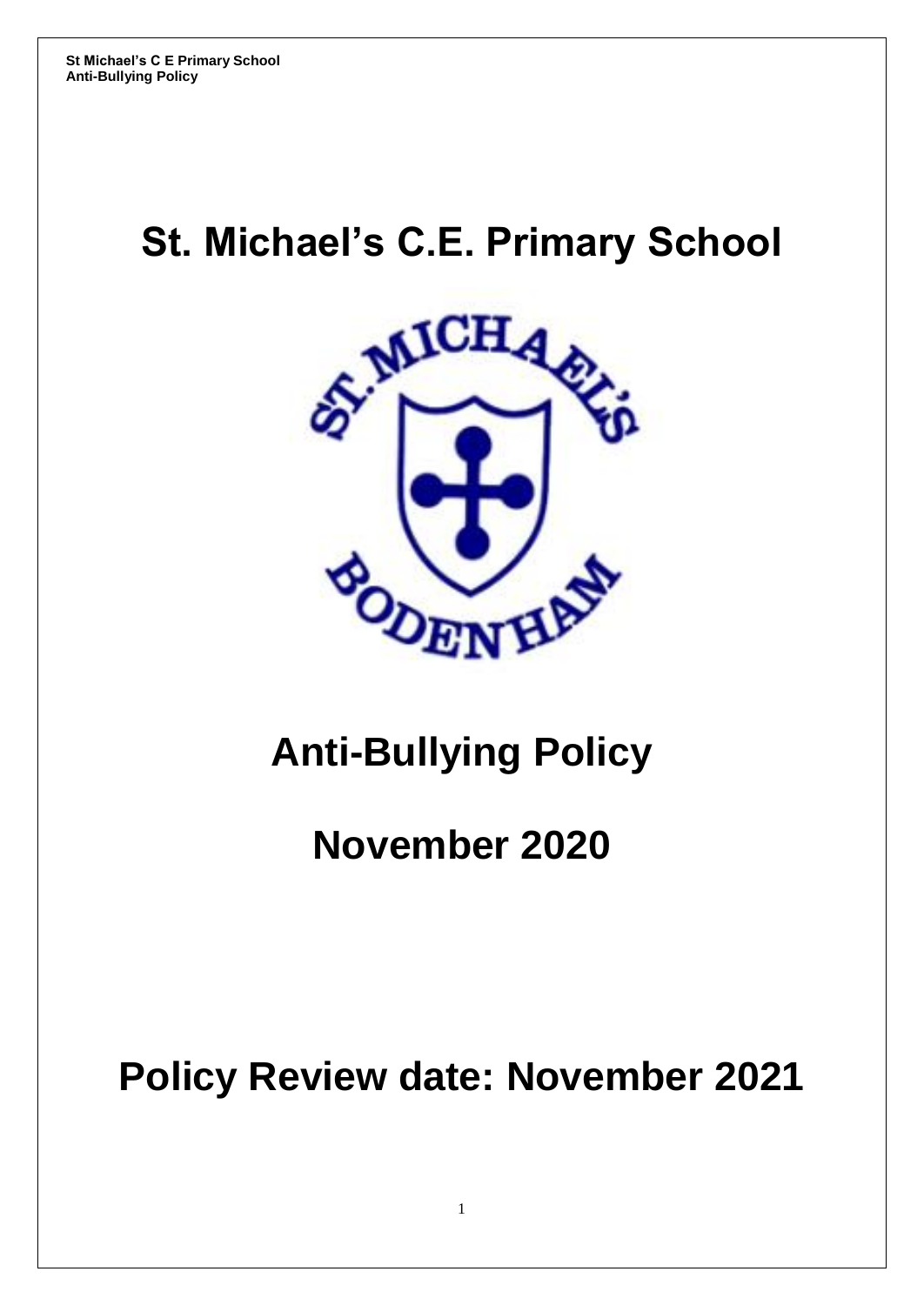#### **St Michael's C E Primary School Anti-Bullying Policy**

(This policy is in addition to our main Discipline Policy, which covers how we deal with most aspects of unacceptable or inappropriate behaviour. This policy specifically covers how we deal with incidents that are deemed to be bullying.)

### **1. Introduction**

- **1.1** In most cases, bullying is the persistent and repetitive, intentional hurting of one person or group by another person or group where the relationship involves an imbalance of power, and it generally fits a pattern of behaviour. It can happen face-to-face, or through cyberspace and can involve many different forms of hurting another child, either physically or emotionally.
- **1.2** Most "one-off incidents" in which one person or group intentionally hurts another person or group are not regarded as bullying and are dealt with in accordance with our main behaviour and discipline policy. However, there may be occasions when a one-off incident is so significant that it causes long term effects, and is therefore categorised as bullying. One example may be extreme public humiliation that deters someone from engaging in discussions or social events.
- **1.3** A "mutual conflict", which is a disagreement, argument or fight in which both parties have equally participated and where there is no imbalance of power, even if it is persistent and repetitive, is not regarded as bullying and is dealt with in accordance with our main 'Behaviour and Discipline' Policy.
- **1.4** 'Kidscape' (a children's charity) provides guidance on bullying.
- **a.** They suggest that there is a range of behaviour that can constitute bullying:

**Verbal:** Name calling, persistent teasing, mocking, taunting and threats.

**Physical:** Any form of physical violence, intimidating behaviour, theft or the intentional damage of possessions. This includes hitting, kicking and pushing.

**Emotional:** Excluding, tormenting, ridiculing, humiliating, spreading rumours and "setting people up".

**Sexual:** Unwelcome sexual advances or remarks that are intended to cause offence, humiliation or intimidation. This could include pressure to send **images of a sexual nature,** usually digitally.

**Cyber:** *[Cyber bullying](https://www.kidscape.org.uk/advice/facts-about-bullying/what-is-cyber-bullying/) (On-line)* is the misuse of digital technologies or communications to bully a person or a group, typically through messages or actions that are threatening and/or intended to cause offence, anxiety or humiliation.

**b.** They suggest that whilst children and young people can be targeted for any reason, bullying is often;

**Racist:** based on ethnicity, skin colour, language, religious or cultural practices.

**Homophobic:** based on sexuality and/or gender identity.

**Disabilities:** based on special educational needs or disabilities.

**Based on other forms of 'difference':** Bullying based on any real or perceived difference. This can include, but is not limited to factors surrounding the way someone looks or dresses, hobbies and interests, family set up, or social behaviour.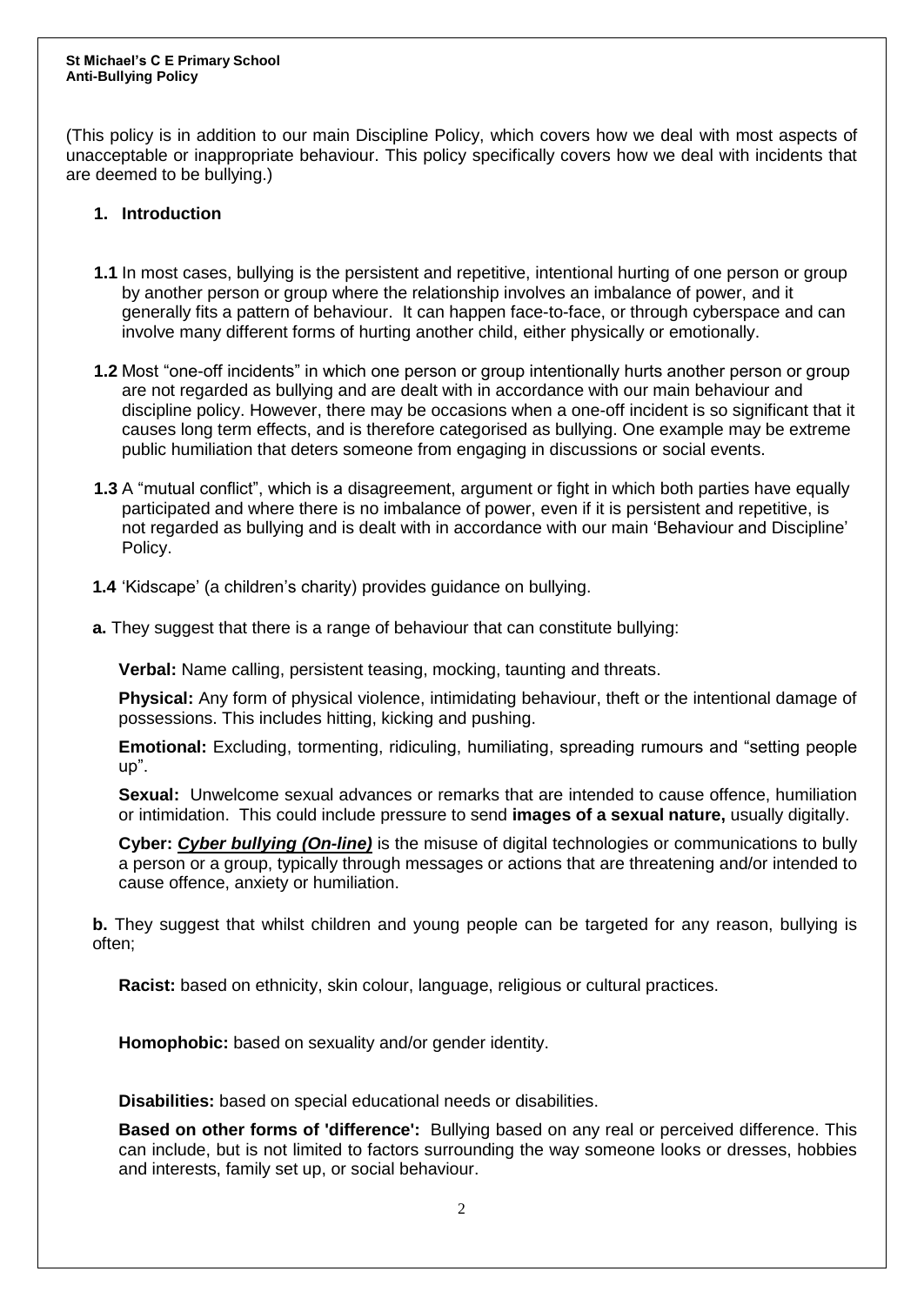# **1.4**

All pupils need to be aware that the school will take any incident of bullying seriously. We need to ensure that children know that they can ask for help and that their concerns will be thoroughly investigated.

# **2. Aims and objectives**

**2.1** Bullying is wrong and damages individual children. We therefore do all we can to prevent it, by developing a school ethos in which bullying is regarded as unacceptable.

We aim, as a school, to produce a safe and secure environment where all can learn without anxiety.

- **2.2** This policy aims to produce a consistent school response to any bullying incidents that may occur.
- **2.3** We aim to make all those connected with the school aware of our opposition to bullying, and we make clear each person's responsibilities with regard to the eradication of bullying in our school.

# **3. The role of governors**

- **3.1** The governing body supports the headteacher in all attempts to eliminate bullying from our school. This policy statement makes it very clear that the governing body does not allow bullying to take place in our school, and that any incidents of bullying that do occur are taken very seriously and dealt with appropriately.
- **3.2** The governing body monitors the incidents of bullying that occur, and reviews the effectiveness of the school policy regularly. The governors require the headteacher to keep accurate records of all incidents of bullying and to report to the governors on request about the effectiveness of school anti-bullying strategies.
- **3.3** The governing body responds within ten days to any request from a parent to investigate incidents of bullying. In all cases, the governing body notifies the headteacher and asks her to conduct an investigation into the case and to report back to a representative of the governing body.

# **4. The role of the Headteacher**

- **4.1**It is the responsibility of the headteacher/deputy headteacher to implement the school antibullying strategy and to ensure that all staff (both teaching and non-teaching) are aware of the school policy and know how to deal with incidents of bullying.
- **4.2**The headteacher/deputy headteacher ensure that all children know that bullying is wrong, and that it is unacceptable behaviour in this school. The headteacher/deputy will draw the attention of children to this fact at suitable moments. For example, if an incident occurs, they may decide to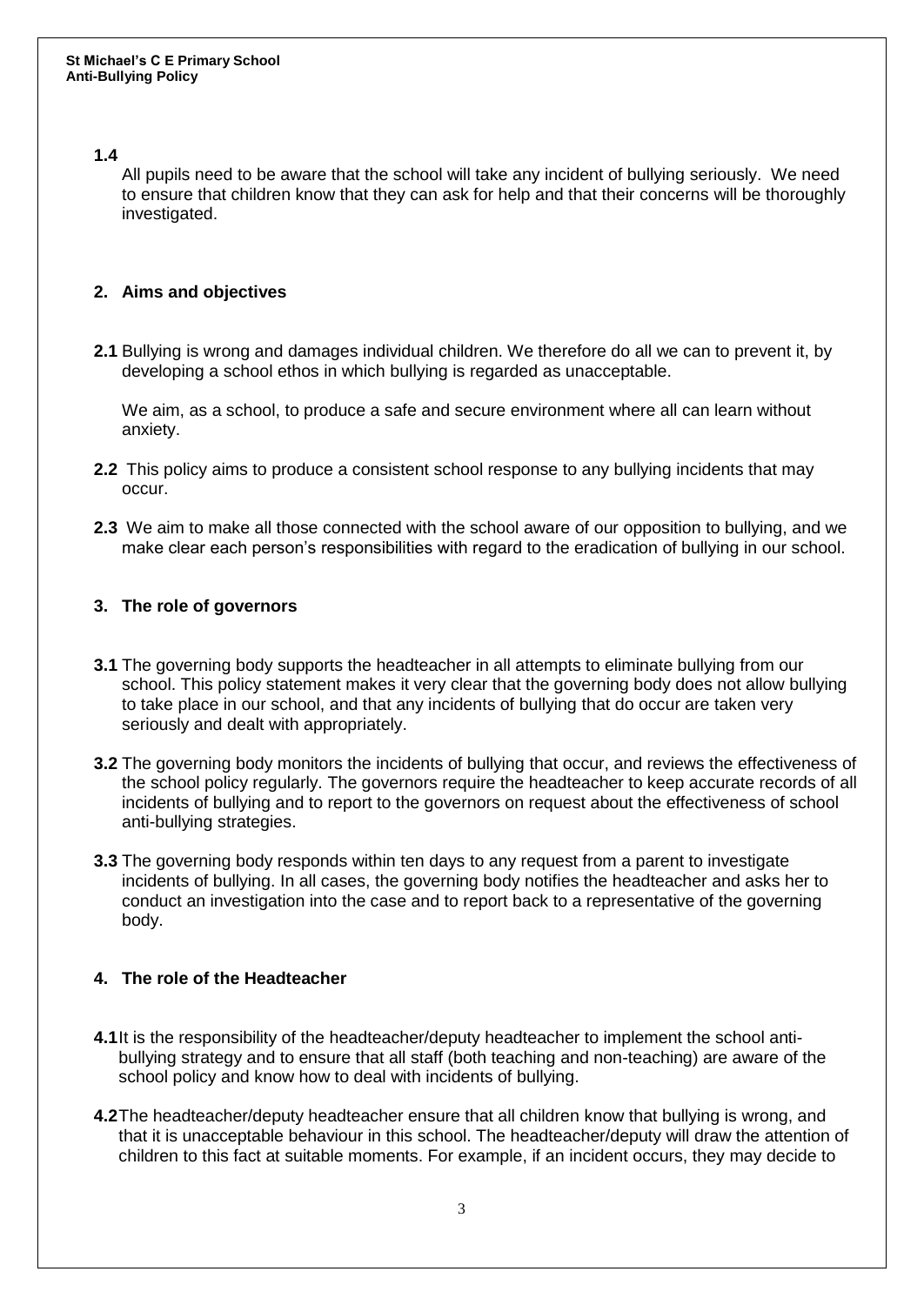#### **St Michael's C E Primary School Anti-Bullying Policy**

use an assembly or circle time as a forum in which to discuss why such behaviour is not acceptable.

- **4.3**The headteacher/deputy ensure that all staff receive sufficient training to be equipped to deal with all incidents of bullying.
- **4.4**The headteacher/deputy set the school climate of mutual support and praise for success, so making bullying less likely. When children feel they are important and belong to a friendly and welcoming school, bullying is far less likely to be part of their behaviour.
- **4.5**The headteacher/deputy ensure that a Bullying Incident Report Form is completed when an incident is reported. This form is kept in the Behaviour file in the school office.

# **5. The role of school staff**

- **5.1** If, as adults, we become aware of any bullying taking place we deal with the issue immediately. School staff take all forms of bullying seriously, and intervene to prevent incidents from taking place. The class teacher should report any disclosure of bullying to the headteacher/deputy.
- **5.2** The staff keep their own behaviour records of all incidents that happen in their class and that they are aware of in the school with more serious incidents being recorded in the behaviour and discipline file which is kept in the school office. The headteacher should be informed if they notice a pattern which would indicate bullying.
- **5.3**The relationship between the victim/bully should be monitored carefully by the class teacher (this may involve lunchtime supervisors, class teacher observation and discussions with victim/bully.)
- **5.4**Safeguarding is a standing item in Teacher/TA Staff Meetings.
- **5.5** Teachers attempt to support all children in their class and to establish a climate of trust and respect for all e.g. through discussions, assemblies, circle time and role play. By praising, rewarding and celebrating the success of all children, we aim to prevent incidents of bullying.
- **5.6** Children are regularly reminded by class teachers to tell a member of staff if they are being bullied.

# **6. The role of parents**

- **6.1** Parents who are concerned that their child might be being bullied, or who suspect that their child may be the perpetrator of bullying, should contact their child's class teacher immediately. (Parents are advised regularly that they should contact the school if any aspect of their child's behaviour or attitude to school is causing them concern).
- **6.2** Parents have a responsibility to support the school's anti-bullying policy and to actively encourage their child to be a positive member of the school.

# **7. Dealing with incidents of bullying**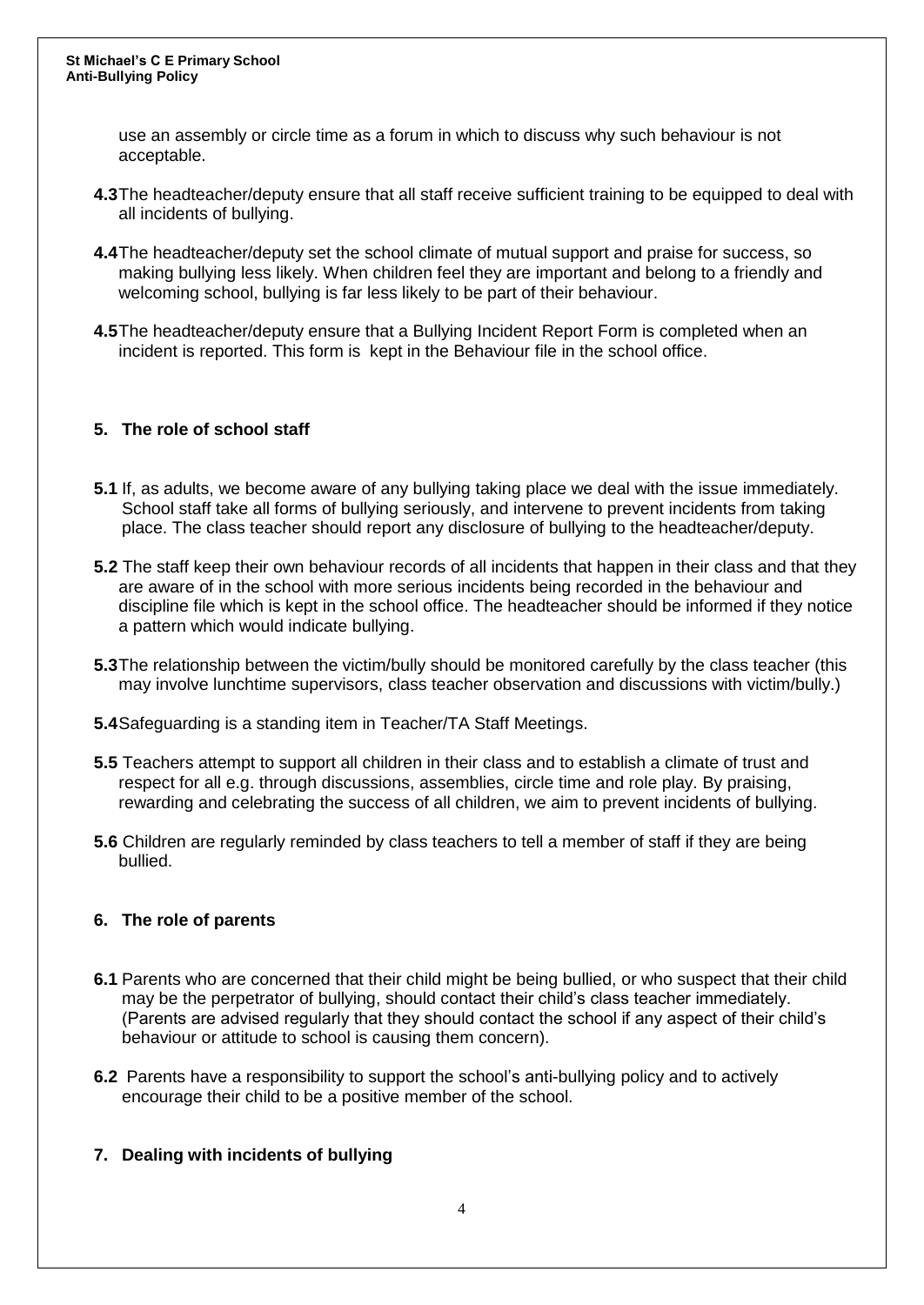- **7.1** Any report from a child, parent, or member of staff in which an allegation of bullying is being made will be taken seriously. The first step will be to investigate what has happened and ascertain whether it is bullying or a 'one-off' incident of inappropriate behaviour. This may involve gathering further evidence through monitoring/observing the child over a short period of time and discussing the situation with the relevant staff. If bullying (as opposed to a one off argument or falling out) is suspected, the victim should be supported and the bully punished and strongly encouraged to modify his/her behaviour.
- **7.2**If bullying has occurred, this will be recorded on a Bullying Incident Form and action taken. A decision will be made on who will discuss the issue with the pupils involved. Records will be kept of conversations with the victim and any witnesses. The victim and bully will be spoken to separately. Children who are feeling threatened may respond in a variety of ways: denial, diversion, aggression, withdrawal, agreement to anything. The child will need to feel that what they say is valued and will be treated in a confidential manner, only being disclosed to people who need the information in order to help them.
- **7.3** We record all incidents of bullying that occur outside lesson time, either near the school or on the children's way home or to school. If any adult witnesses an act of bullying, they should inform the headteacher/deputy.
- **7.4**Following an incident of bullying there maybe the need for counselling and support for the victim of the bullying. We also spend time talking to the child who has bullied: we explain why the action of the child was wrong, and we endeavour to help the child change their behaviour in future. If a child is repeatedly involved in bullying other children, we may involve the special needs coordinator (SENCO). If necessary, we use an Individual Behaviour Plan to set targets to improve and record incidents to establish patterns of behaviour.
- **7.5**We invite the parents of both victim and bully into the school to discuss the situation as necessary.
- **7.6** In more extreme cases, for example where these initial discussions have proven ineffective, the headteacher/deputy or SENCO may contact external support agencies such as the behaviour services, or educational psychologist, who may then be involved with the bully (e.g. behaviour modification programme) and/or the victim (e.g. assertiveness training.)

# **8. Anti-bullying teaching in the school curriculum**

An important part of the school curriculum is our programme of personal, social and health education (PSHE). The issue of bullying is addressed within this curriculum in a progressive manner appropriate to the different age groups within the school. We also educate children about how to keep themselves safe online and how to deal with cyber bullying through our computing curriculum**.**

# **9. Monitoring and review**

**9.1** This policy is monitored by the headteacher/deputy, who report to governors about the effectiveness of the policy on request.